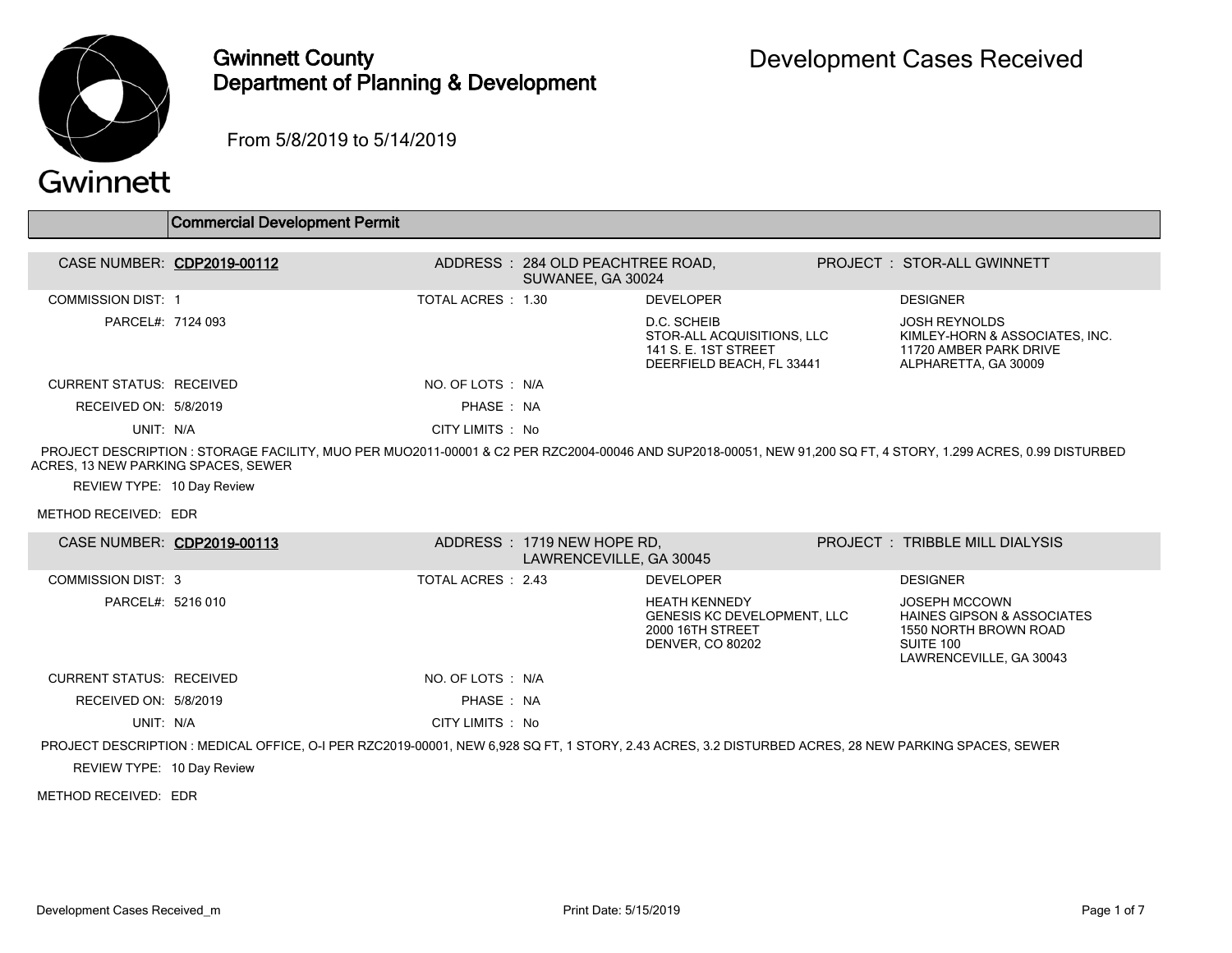| CASE NUMBER: CDP2019-00115      |                                                                                                                                                         |                    | ADDRESS: 3350 STEVE REYNOLDS BLVD,<br>DULUTH, GA 30096 |                                                                                                                                   | <b>PROJECT : STEVE REYNOLDS BLVD GAS</b><br><b>STATION</b>                                                          |
|---------------------------------|---------------------------------------------------------------------------------------------------------------------------------------------------------|--------------------|--------------------------------------------------------|-----------------------------------------------------------------------------------------------------------------------------------|---------------------------------------------------------------------------------------------------------------------|
| <b>COMMISSION DIST: 1</b>       |                                                                                                                                                         | TOTAL ACRES : 0.94 |                                                        | <b>DEVELOPER</b>                                                                                                                  | <b>DESIGNER</b>                                                                                                     |
| PARCEL#: 6208 058               |                                                                                                                                                         |                    |                                                        | ALEX PANJWANI<br>JUNIPER DEVELOPMENT<br>615 CRYDON LANE<br>ALPHARETTA, GA 30022                                                   | <b>BRYAN RUSSELL</b><br>THE CONTINEO GROUP<br>755 COMMERCE DRIVE<br>SUITE 800<br>DECATUR, GA 30030                  |
| <b>CURRENT STATUS: RECEIVED</b> |                                                                                                                                                         | NO. OF LOTS : N/A  |                                                        |                                                                                                                                   |                                                                                                                     |
| RECEIVED ON: 5/10/2019          |                                                                                                                                                         | PHASE: NA          |                                                        |                                                                                                                                   |                                                                                                                     |
| UNIT: N/A                       |                                                                                                                                                         | CITY LIMITS : No   |                                                        |                                                                                                                                   |                                                                                                                     |
|                                 | PROJECT DESCRIPTION: CONVENIENCE STORE, C-2 PER REZ1984-00116, NEW 5,400 SQ FT, 1 STORY, 0.94 ACRES, 0.93 DISTURBED ACRES, 19 NEW PARKING SPACES, SEWER |                    |                                                        |                                                                                                                                   |                                                                                                                     |
| REVIEW TYPE: 10 Day Review      |                                                                                                                                                         |                    |                                                        |                                                                                                                                   |                                                                                                                     |
| METHOD RECEIVED: EDR            |                                                                                                                                                         |                    |                                                        |                                                                                                                                   |                                                                                                                     |
| CASE NUMBER: CDP2019-00116      |                                                                                                                                                         |                    | 30093                                                  | ADDRESS: 6770 DAWSON BLVD, NORCROSS, GA                                                                                           | PROJECT : HEAVY METAL (T-MOBILE 9AT3261D)                                                                           |
| <b>COMMISSION DIST: 2</b>       |                                                                                                                                                         | TOTAL ACRES : 7.31 |                                                        | <b>DEVELOPER</b>                                                                                                                  | <b>DESIGNER</b>                                                                                                     |
| PARCEL#: 6218 010               |                                                                                                                                                         |                    |                                                        | <b>JINAY VASCOCU</b><br><b>TOWERCOM</b><br>101 COLONY PARK DRIVE<br>SUITE 400A<br>CUMMINGS, GA 30040                              | <b>PATRICK MARSHALL</b><br>P. MARSHALL & ASSOCIATES<br>1000 HOLCOMB WOODS PARKWAY<br>SUITE 210<br>ROSWELL, GA 30076 |
| <b>CURRENT STATUS: RECEIVED</b> |                                                                                                                                                         | NO. OF LOTS : N/A  |                                                        |                                                                                                                                   |                                                                                                                     |
| RECEIVED ON: 5/10/2019          |                                                                                                                                                         | PHASE: NA          |                                                        |                                                                                                                                   |                                                                                                                     |
| UNIT: N/A                       |                                                                                                                                                         | CITY LIMITS : No   |                                                        |                                                                                                                                   |                                                                                                                     |
|                                 | PROJECT DESCRIPTION : COMMUNICATION TOWER, M-1 PER RSP2019-00001 AND REZ1972-00118, NEW MONOPOLE 179 FT, 7.31 ACRES, 0.016 DISTURBED ACRES, SEWER       |                    |                                                        |                                                                                                                                   |                                                                                                                     |
| REVIEW TYPE: 5 Day Review       |                                                                                                                                                         |                    |                                                        |                                                                                                                                   |                                                                                                                     |
| METHOD RECEIVED: EDR            |                                                                                                                                                         |                    |                                                        |                                                                                                                                   |                                                                                                                     |
| CASE NUMBER: CDP2019-00117      |                                                                                                                                                         |                    | ADDRESS: 1001 DULUTH HWY,<br>LAWRENCEVILLE, GA 30043   |                                                                                                                                   | PROJECT: SUNBURN (T-MOBILE - 9AT3295B)                                                                              |
| <b>COMMISSION DIST: 4</b>       |                                                                                                                                                         | TOTAL ACRES : 7.77 |                                                        | <b>DEVELOPER</b>                                                                                                                  | <b>DESIGNER</b>                                                                                                     |
| PARCEL#: 7033 003               |                                                                                                                                                         |                    |                                                        | <b>LAUREN OTERI</b><br>TOWER ENGINEERING PROFESSIONALS TRIUMPH SOLUTIONS<br>10700 SIKES PLACE<br>SUITE 360<br>CHARLOTTE, NC 28277 | <b>JOHN CUNNINGHAM</b><br>127 GALLERY COURT<br>ACWORTH, GA 30101                                                    |
| <b>CURRENT STATUS: RECEIVED</b> |                                                                                                                                                         | NO. OF LOTS : N/A  |                                                        |                                                                                                                                   |                                                                                                                     |
| RECEIVED ON: 5/10/2019          |                                                                                                                                                         | PHASE : NA         |                                                        |                                                                                                                                   |                                                                                                                     |
| UNIT: N/A                       |                                                                                                                                                         | CITY LIMITS : No   |                                                        |                                                                                                                                   |                                                                                                                     |
|                                 | PROJECT DESCRIPTION : COMMUNICATION TOWER, R-100 PER TSP2019-00002, NEW TOWER 120 FT, 7.77 ACRES, 0.627 ACRES, SEPTIC                                   |                    |                                                        |                                                                                                                                   |                                                                                                                     |
| REVIEW TYPE: 5 Day Review       |                                                                                                                                                         |                    |                                                        |                                                                                                                                   |                                                                                                                     |
| METHOD RECEIVED: EDR            |                                                                                                                                                         |                    |                                                        |                                                                                                                                   |                                                                                                                     |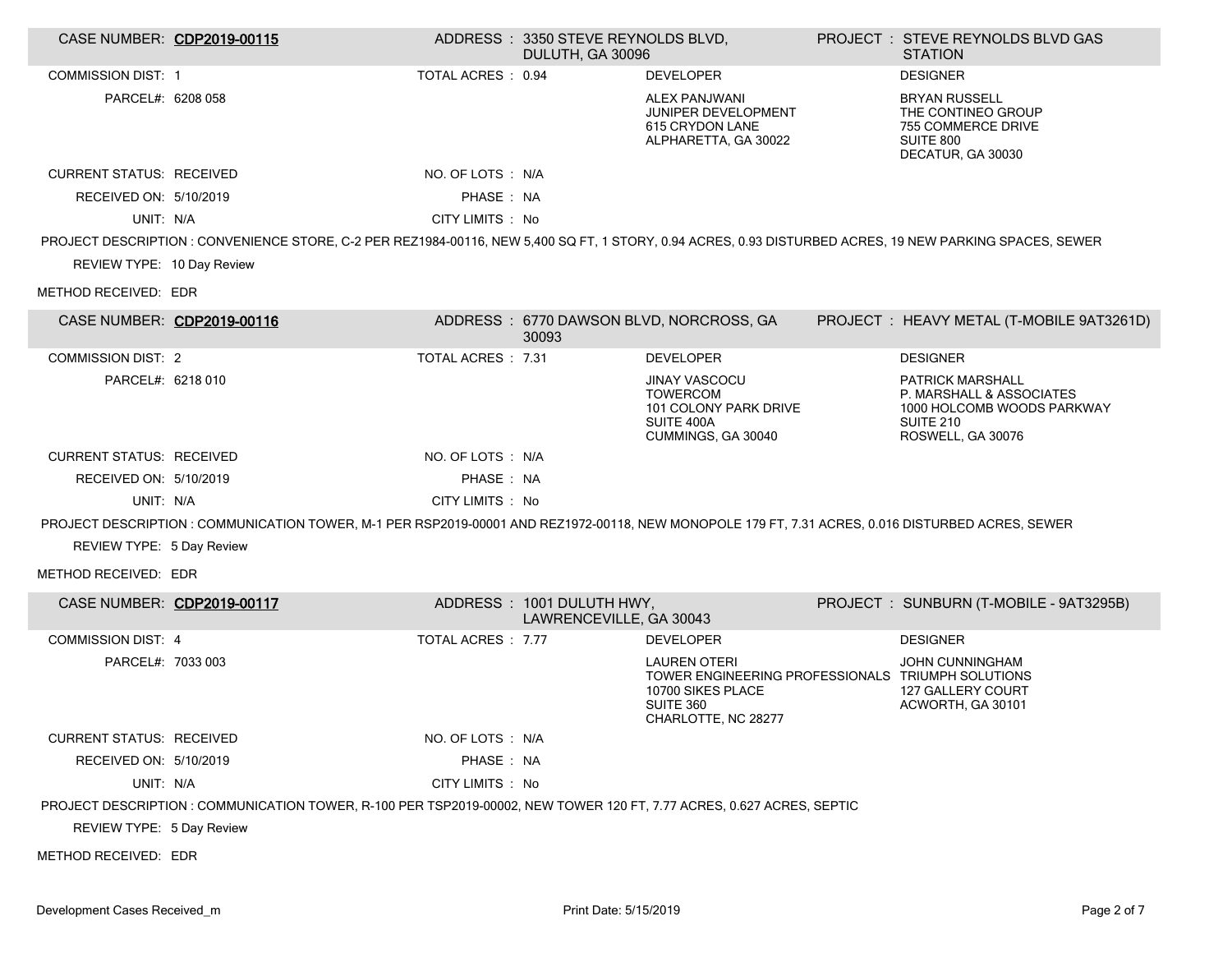| CASE NUMBER: CDP2019-00119      |                                                                                                                                                           |                    | GA 30044                                                 | ADDRESS: 965 OAKLAND RD, LAWRENCEVILLE,                                                                     | PROJECT : PCP BUILDING                                                                                                                                             |
|---------------------------------|-----------------------------------------------------------------------------------------------------------------------------------------------------------|--------------------|----------------------------------------------------------|-------------------------------------------------------------------------------------------------------------|--------------------------------------------------------------------------------------------------------------------------------------------------------------------|
| <b>COMMISSION DIST: 4</b>       |                                                                                                                                                           | TOTAL ACRES : 1.40 |                                                          | <b>DEVELOPER</b>                                                                                            | <b>DESIGNER</b>                                                                                                                                                    |
| PARCEL#: 7036 076               |                                                                                                                                                           |                    |                                                          | <b>JAY PATEL</b><br><b>HUB REAL ESTATE</b><br>10530 HIGHGATE MANOR COURT<br>JOHNS CREEK, GA 30097           | <b>KATE HENRY</b><br><b>AULICK ENGINEERING</b><br>1900 CENTURY PLACE<br>ATLANTA, GA 30345                                                                          |
| <b>CURRENT STATUS: RECEIVED</b> |                                                                                                                                                           | NO. OF LOTS : N/A  |                                                          |                                                                                                             |                                                                                                                                                                    |
| RECEIVED ON: 5/13/2019          |                                                                                                                                                           | PHASE: NA          |                                                          |                                                                                                             |                                                                                                                                                                    |
| UNIT: N/A                       |                                                                                                                                                           | CITY LIMITS : No   |                                                          |                                                                                                             |                                                                                                                                                                    |
|                                 | PROJECT DESCRIPTION : MEDICAL OFFICE, O-I PER REZ1996-00106, NEW 7,980 SQ FT, 1 STORY, 1.4 ACRES, 0.47 DISTURBED ACRES, 49 EXISTING PARKING SPACES, SEWER |                    |                                                          |                                                                                                             |                                                                                                                                                                    |
| REVIEW TYPE: 10 Day Review      |                                                                                                                                                           |                    |                                                          |                                                                                                             |                                                                                                                                                                    |
| METHOD RECEIVED: EDR            |                                                                                                                                                           |                    |                                                          |                                                                                                             |                                                                                                                                                                    |
| CASE NUMBER: CDP2019-00120      |                                                                                                                                                           |                    | ADDRESS: 2825 LOGANVILLE HWY,<br>LOGANVILLE, GA 30052    |                                                                                                             | PROJECT: SEABOARD JUNCTION                                                                                                                                         |
| <b>COMMISSION DIST: 3</b>       |                                                                                                                                                           | TOTAL ACRES: 9.16  |                                                          | <b>DEVELOPER</b>                                                                                            | <b>DESIGNER</b>                                                                                                                                                    |
| PARCEL#: 5156 308               |                                                                                                                                                           |                    |                                                          | <b>DAVID CARAGHER</b><br><b>PARAN HOMES</b><br>3005 BRECKINRIDGE BOULEVARD<br>SUITE 200<br>DULUTH, GA 30096 | <b>ANDREW BLAKEY</b><br>TRAVIS PRUITT & ASSOCIATES, INC.<br>4317 PARK DRIVE<br>SUITE 400<br>NORCROSS, GA 30093                                                     |
| <b>CURRENT STATUS: RECEIVED</b> |                                                                                                                                                           | NO. OF LOTS : N/A  |                                                          |                                                                                                             |                                                                                                                                                                    |
| RECEIVED ON: 5/14/2019          |                                                                                                                                                           | PHASE: NA          |                                                          |                                                                                                             |                                                                                                                                                                    |
| UNIT: N/A                       |                                                                                                                                                           | CITY LIMITS : No   |                                                          |                                                                                                             |                                                                                                                                                                    |
|                                 |                                                                                                                                                           |                    |                                                          |                                                                                                             | PROJECT DESCRIPTION : RETAIL SHOPPING CENTER, C-2 PER RZC2017-00019, NEW 5,280 SQ FT, 1 STORY, NEW 23,104 SQ FT, 1 STORY, NEW 19,426 SQ FT, 1 STORY, NEW 24,000 SQ |
|                                 |                                                                                                                                                           |                    |                                                          |                                                                                                             |                                                                                                                                                                    |
| REVIEW TYPE: 10 Day Review      | FT, 1 STORY, NEW 6,400 SQ FT, 1 STORY, 9.16 ACRES, 8.6 DISTURBED ACRES, 362 NEW PARKING SPACES, SEWER                                                     |                    |                                                          |                                                                                                             |                                                                                                                                                                    |
| METHOD RECEIVED: EDR            |                                                                                                                                                           |                    |                                                          |                                                                                                             |                                                                                                                                                                    |
| <b>TOTAL FOR :</b>              | <b>Commercial Development</b><br>Permit                                                                                                                   | NO. OF CASES: 7    |                                                          | NO. OF LOTS: 0                                                                                              | <b>TOTAL ACRES: 30.31</b>                                                                                                                                          |
|                                 | <b>Concept Plan</b>                                                                                                                                       |                    |                                                          |                                                                                                             |                                                                                                                                                                    |
| CASE NUMBER: CPL2019-00013      |                                                                                                                                                           |                    | ADDRESS: 1213 OLD LOGANVILLE RD,<br>LOGANVILLE, GA 30052 |                                                                                                             | PROJECT: OLD LOGANVILLE ROAD TRACT                                                                                                                                 |
| <b>COMMISSION DIST: 3</b>       |                                                                                                                                                           | TOTAL ACRES: 84.65 |                                                          | <b>DEVELOPER</b>                                                                                            | <b>DESIGNER</b>                                                                                                                                                    |
| PARCEL#: 5095 007               |                                                                                                                                                           |                    |                                                          | <b>MIKE BUSHER</b><br><b>STARLIGHT HOMES</b><br>3820 MANSELL ROAD<br>SUITE 300<br>ALPHARETTA, GA 30022      | <b>SOTIR CHRISTOPHER</b><br>CHRISTOPHER PLANNING AND<br><b>ENGINEERING</b><br>12460 CRABAPPLE ROAD<br>SUITE 202-612<br>ALPHARETTA, GA 30004                        |
| <b>CURRENT STATUS: RECEIVED</b> |                                                                                                                                                           | NO. OF LOTS : 204  |                                                          |                                                                                                             |                                                                                                                                                                    |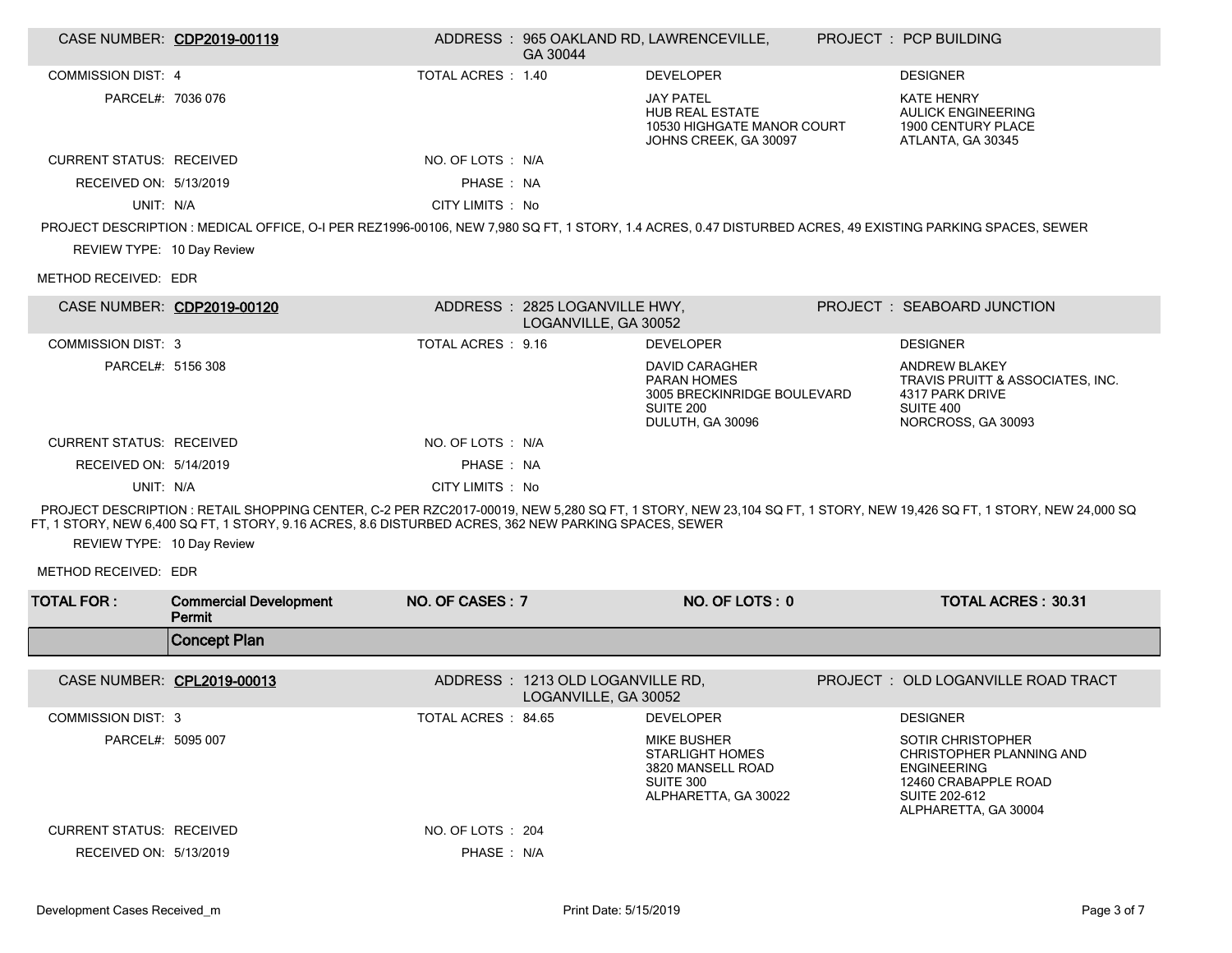### CASE NUMBER: CPL2019-00013 ADDRESS : 1213 OLD LOGANVILLE RD, LOGANVILLE, GA 30052

UNIT: N/A CITY LIMITS : No

PROJECT DESCRIPTION : SINGLE FAMILY SUBDIVISION, OSC PER RZR2019-00004, 204 LOTS, 84.65 ACRES, SEWER

REVIEW TYPE: 5 Day Review

METHOD RECEIVED: EDR

| CASE NUMBER: CPL2019-00014      |                                                                                                     |                     | ADDRESS : HOLMAN RD (1700 BLOCK),<br>HOSCHTON, GA 30548 |                                                                                                                                      | PROJECT : HOLMAN ROAD TRACT                                                                              |  |
|---------------------------------|-----------------------------------------------------------------------------------------------------|---------------------|---------------------------------------------------------|--------------------------------------------------------------------------------------------------------------------------------------|----------------------------------------------------------------------------------------------------------|--|
| COMMISSION DIST: 3              |                                                                                                     | TOTAL ACRES : 23.47 |                                                         | <b>DEVELOPER</b>                                                                                                                     | <b>DESIGNER</b>                                                                                          |  |
| PARCEL#: 3003 042               |                                                                                                     |                     |                                                         | <b>CORBITT WOODS</b><br>CLAYTON PROPERTIES GROUP DBA<br>CHAFIN BUILDERS, INC.<br>5230 BELLEWOOD COURT<br>SUITE A<br>BUFORD, GA 30518 | <b>BYRON ARCENEAUX</b><br>PRIMUS ENGINEERING, INC.<br>3010 HAMILTON MILL ROAD<br><b>BUFORD, GA 30519</b> |  |
| <b>CURRENT STATUS: RECEIVED</b> |                                                                                                     | NO. OF LOTS : 48    |                                                         |                                                                                                                                      |                                                                                                          |  |
| RECEIVED ON: 5/13/2019          |                                                                                                     | PHASE: N/A          |                                                         |                                                                                                                                      |                                                                                                          |  |
| UNIT: N/A                       |                                                                                                     | CITY LIMITS : No    |                                                         |                                                                                                                                      |                                                                                                          |  |
|                                 | PROJECT DESCRIPTION : SINGLE FAMILY SUBDIVISION, OSC PER RZR2018-00034, 48 LOTS, 23.47 ACRES, SEWER |                     |                                                         |                                                                                                                                      |                                                                                                          |  |
| REVIEW TYPE: 5 Day Review       |                                                                                                     |                     |                                                         |                                                                                                                                      |                                                                                                          |  |
| METHOD RECEIVED: EDR            |                                                                                                     |                     |                                                         |                                                                                                                                      |                                                                                                          |  |
| TOTAL FOR :                     | <b>Concept Plan</b>                                                                                 | NO. OF CASES: 2     |                                                         | NO. OF LOTS: 252                                                                                                                     | <b>TOTAL ACRES: 108.12</b>                                                                               |  |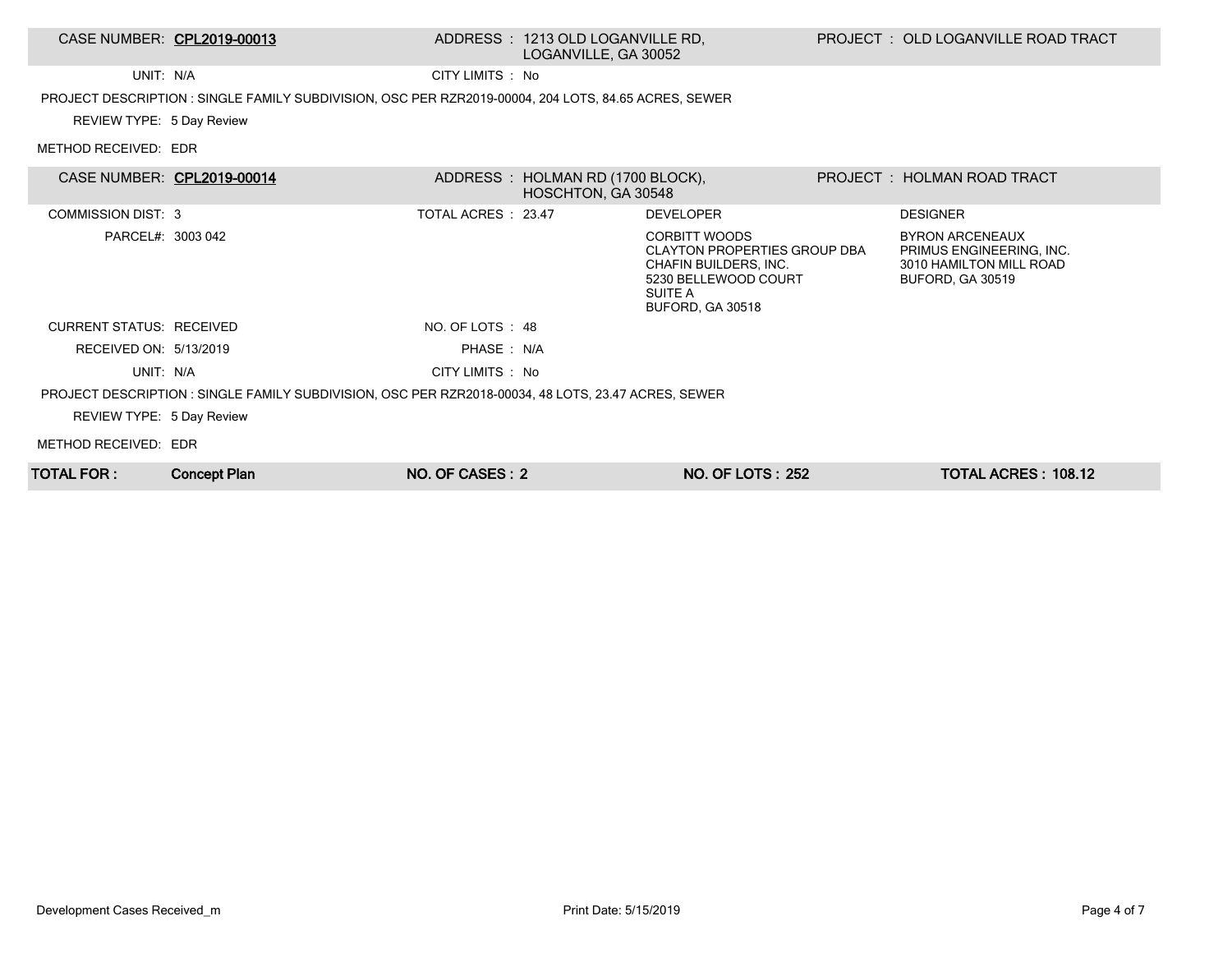|                                 | <b>Final Plat</b>                                                                                                                          |                     |                                                              |                                                                                                                                       |                                                                                                                            |
|---------------------------------|--------------------------------------------------------------------------------------------------------------------------------------------|---------------------|--------------------------------------------------------------|---------------------------------------------------------------------------------------------------------------------------------------|----------------------------------------------------------------------------------------------------------------------------|
| CASE NUMBER: FPL2019-00022      |                                                                                                                                            |                     | BUFORD, GA 30519                                             | ADDRESS: SARDIS CHURCH RD (3700 BLOCK),                                                                                               | PROJECT: SARDIS FALLS PHASE 2B                                                                                             |
| <b>COMMISSION DIST: 4</b>       |                                                                                                                                            | TOTAL ACRES : 12.00 |                                                              | <b>DEVELOPER</b>                                                                                                                      | <b>DESIGNER</b>                                                                                                            |
| PARCEL#: 1001 041               |                                                                                                                                            |                     |                                                              | <b>BRENT TUCKER</b><br>CENTURY COMMUNITIES OF GEORGIA.<br><b>LLC</b><br>3091 GOVERNOR'S LAKE DRIVE<br>SUITE 200<br>NORCROSS, GA 30071 | <b>ADAM PRICE</b><br><b>FALCON DESIGN CONSULTANTS</b><br>235 CORPORATE CENTER DRIVE<br>SUITE 200<br>STOCKBRIDGE, GA 30281  |
| <b>CURRENT STATUS: RECEIVED</b> |                                                                                                                                            | NO. OF LOTS: 53     |                                                              |                                                                                                                                       |                                                                                                                            |
| RECEIVED ON: 5/14/2019          |                                                                                                                                            | PHASE: 2B           |                                                              |                                                                                                                                       |                                                                                                                            |
| UNIT: N/A                       |                                                                                                                                            | CITY LIMITS : No    |                                                              |                                                                                                                                       |                                                                                                                            |
|                                 | PROJECT DESCRIPTION : SINGLE FAMILY SUBDIVISION, PHASE 2B, R-100 CSO PER RZR2004-00027, 53 LOTS, 11.997 ACRES, 4.8 OPEN SPACE ACRES, SEWER |                     |                                                              |                                                                                                                                       |                                                                                                                            |
| REVIEW TYPE: 10 Day Review      |                                                                                                                                            |                     |                                                              |                                                                                                                                       |                                                                                                                            |
| METHOD RECEIVED: EDR            |                                                                                                                                            |                     |                                                              |                                                                                                                                       |                                                                                                                            |
| CASE NUMBER: FPL2019-00023      |                                                                                                                                            |                     | ADDRESS: HOPE HOLLOW RD (500 BLOCK),<br>LOGANVILLE, GA 30052 |                                                                                                                                       | PROJECT: HOLLOWSTONE PHASE 3B                                                                                              |
| <b>COMMISSION DIST: 3</b>       |                                                                                                                                            | TOTAL ACRES : 16.50 |                                                              | <b>DEVELOPER</b>                                                                                                                      | <b>DESIGNER</b>                                                                                                            |
| PARCEL#: 5132 003               |                                                                                                                                            |                     |                                                              | <b>STUART WIGGINS</b><br>PARAN HOMES HOLLOWSTONE, LLC<br>3005 BRECKINRIDGE BOULEVARD<br>SUITE 200<br>DULUTH, GA 30096                 | <b>SARAH SHIRK</b><br><b>FALCON DESIGN CONSULTANTS</b><br>235 CORPORATE CENTER DRIVE<br>SUITE 200<br>STOCKBRIDGE, GA 30281 |
| <b>CURRENT STATUS: RECEIVED</b> |                                                                                                                                            | NO. OF LOTS: 41     |                                                              |                                                                                                                                       |                                                                                                                            |
| RECEIVED ON: 5/14/2019          |                                                                                                                                            | PHASE: 3B           |                                                              |                                                                                                                                       |                                                                                                                            |
| UNIT: N/A                       |                                                                                                                                            | CITY LIMITS : No    |                                                              |                                                                                                                                       |                                                                                                                            |
|                                 | PROJECT DESCRIPTION : SINGLE FAMILY SUBDIVISION, PHASE 3B, R-100 MOD PER RZR2005-00051, 41 LOTS, 16.50 ACRES, .18 DISTURBED ACRES, SEWER   |                     |                                                              |                                                                                                                                       |                                                                                                                            |
| REVIEW TYPE: 10 Day Review      |                                                                                                                                            |                     |                                                              |                                                                                                                                       |                                                                                                                            |
| METHOD RECEIVED: EDR            |                                                                                                                                            |                     |                                                              |                                                                                                                                       |                                                                                                                            |
| <b>TOTAL FOR :</b>              | <b>Final Plat</b>                                                                                                                          | NO. OF CASES: 2     |                                                              | NO. OF LOTS: 94                                                                                                                       | <b>TOTAL ACRES: 28.50</b>                                                                                                  |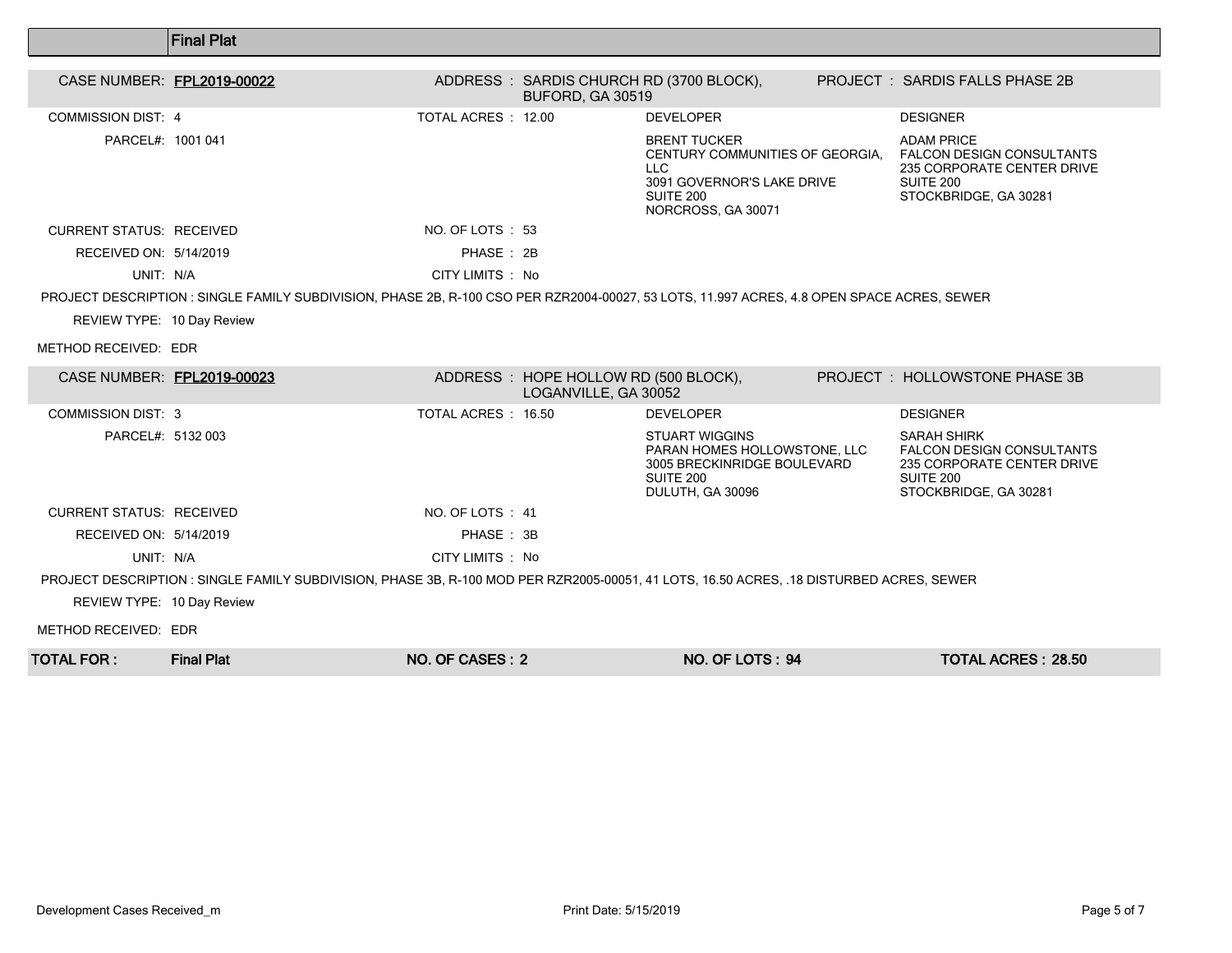|                                 | <b>Subdivision Development Permit</b>                                                                                                        |                     |                                                                |                                                                                                                |                                                                                                                         |
|---------------------------------|----------------------------------------------------------------------------------------------------------------------------------------------|---------------------|----------------------------------------------------------------|----------------------------------------------------------------------------------------------------------------|-------------------------------------------------------------------------------------------------------------------------|
| CASE NUMBER: SDP2019-00023      |                                                                                                                                              |                     | ADDRESS: MOUNT MORIAH RD (1300 BLOCK),<br>HOSCHTON, GA 30548   |                                                                                                                | <b>PROJECT : STONEWATER CREEK UNIT 3</b>                                                                                |
| <b>COMMISSION DIST: 3</b>       |                                                                                                                                              | TOTAL ACRES: 65.05  |                                                                | <b>DEVELOPER</b>                                                                                               | <b>DESIGNER</b>                                                                                                         |
| PARCEL#: 3003 024               |                                                                                                                                              |                     |                                                                | <b>CORBITT WOODS</b><br>CLAYTON PROPERTIES GROUP. INC.<br>5230 BELLE WOOD COURT<br>SUITE A<br>BUFORD, GA 30518 | <b>KENNETH HARWELL</b><br>LAND DEVELOPMENT ENGINEERING. INC.<br>2830 AMBERLY HILLS TRAIL<br>DACULA, GA 30019            |
| <b>CURRENT STATUS: RECEIVED</b> |                                                                                                                                              | NO. OF LOTS: 85     |                                                                |                                                                                                                |                                                                                                                         |
| RECEIVED ON: 5/8/2019           |                                                                                                                                              | PHASE: NA           |                                                                |                                                                                                                |                                                                                                                         |
| UNIT: 3                         |                                                                                                                                              | CITY LIMITS : No    |                                                                |                                                                                                                |                                                                                                                         |
|                                 | PROJECT DESCRIPTION : SINGLE FAMILY SUBDIVISION, R-100 PER RZR2007-00039, CIC2005-00027, 85 LOTS, 65.05 ACRES, 47.72 DISTURBED ACRES, SEWER  |                     |                                                                |                                                                                                                |                                                                                                                         |
| REVIEW TYPE: 10 Day Review      |                                                                                                                                              |                     |                                                                |                                                                                                                |                                                                                                                         |
| METHOD RECEIVED: EDR            |                                                                                                                                              |                     |                                                                |                                                                                                                |                                                                                                                         |
| CASE NUMBER: SDP2019-00024      |                                                                                                                                              |                     | ADDRESS: MORGAN RD (2500 BLOCK) RD,<br><b>BUFORD, GA 30019</b> |                                                                                                                | PROJECT: MORGAN LANDING - PHASE 2                                                                                       |
| <b>COMMISSION DIST: 4</b>       |                                                                                                                                              | TOTAL ACRES : 9.47  |                                                                | <b>DEVELOPER</b>                                                                                               | <b>DESIGNER</b>                                                                                                         |
| PARCEL#: 7137 043               |                                                                                                                                              |                     |                                                                | KIM BATTLE<br>ADD DEVELOPMENT, LLC<br>P.O. BOX 727<br><b>BUFORD, GA 30515</b>                                  | <b>TYLER MARCHMAN</b><br>ALLIANCE ENGINEERING AND PLANNING<br>6845 SHILOH ROAD EAST<br>SUITE D3<br>ALPHARETTA, GA 30005 |
| <b>CURRENT STATUS: RECEIVED</b> |                                                                                                                                              | NO. OF LOTS: 18     |                                                                |                                                                                                                |                                                                                                                         |
| RECEIVED ON: 5/9/2019           |                                                                                                                                              | PHASE: TWO          |                                                                |                                                                                                                |                                                                                                                         |
| UNIT: N/A                       |                                                                                                                                              | CITY LIMITS : No    |                                                                |                                                                                                                |                                                                                                                         |
|                                 | PROJECT DESCRIPTION : SINGLE FAMILY TOWNHOME SUBDIVISION, PHASE 2, R-TH PER RZM2018-00015, 63 UNITS, 9.47 ACRES, 6.77 DISTURBED ACRES, SEWER |                     |                                                                |                                                                                                                |                                                                                                                         |
| REVIEW TYPE: 10 Day Review      |                                                                                                                                              |                     |                                                                |                                                                                                                |                                                                                                                         |
| METHOD RECEIVED: EDR            |                                                                                                                                              |                     |                                                                |                                                                                                                |                                                                                                                         |
| CASE NUMBER: SDP2019-00025      |                                                                                                                                              |                     | ADDRESS: 1893 KNIGHT CIR, LOGANVILLE, GA<br>30052              |                                                                                                                | <b>PROJECT : TRINITY PARK</b>                                                                                           |
| <b>COMMISSION DIST: 3</b>       |                                                                                                                                              | TOTAL ACRES : 38.09 |                                                                | <b>DEVELOPER</b>                                                                                               | <b>DESIGNER</b>                                                                                                         |
| PARCEL#: 4273 008               |                                                                                                                                              |                     |                                                                | <b>CLINT DIXON</b><br>1843 KNIGHT CIRCLE, LLC<br>P.O. BOX 1565<br>LAWRENCEVILLE, GA 30046                      | <b>TODD PARKER</b><br>PRECISION PLANNING, INC.<br><b>400 PIKE BOULEVARD</b><br>LAWRENCEVILLE, GA 30046                  |
| <b>CURRENT STATUS: RECEIVED</b> |                                                                                                                                              | NO. OF LOTS : 78    |                                                                |                                                                                                                |                                                                                                                         |
| RECEIVED ON: 5/14/2019          |                                                                                                                                              | PHASE: NA           |                                                                |                                                                                                                |                                                                                                                         |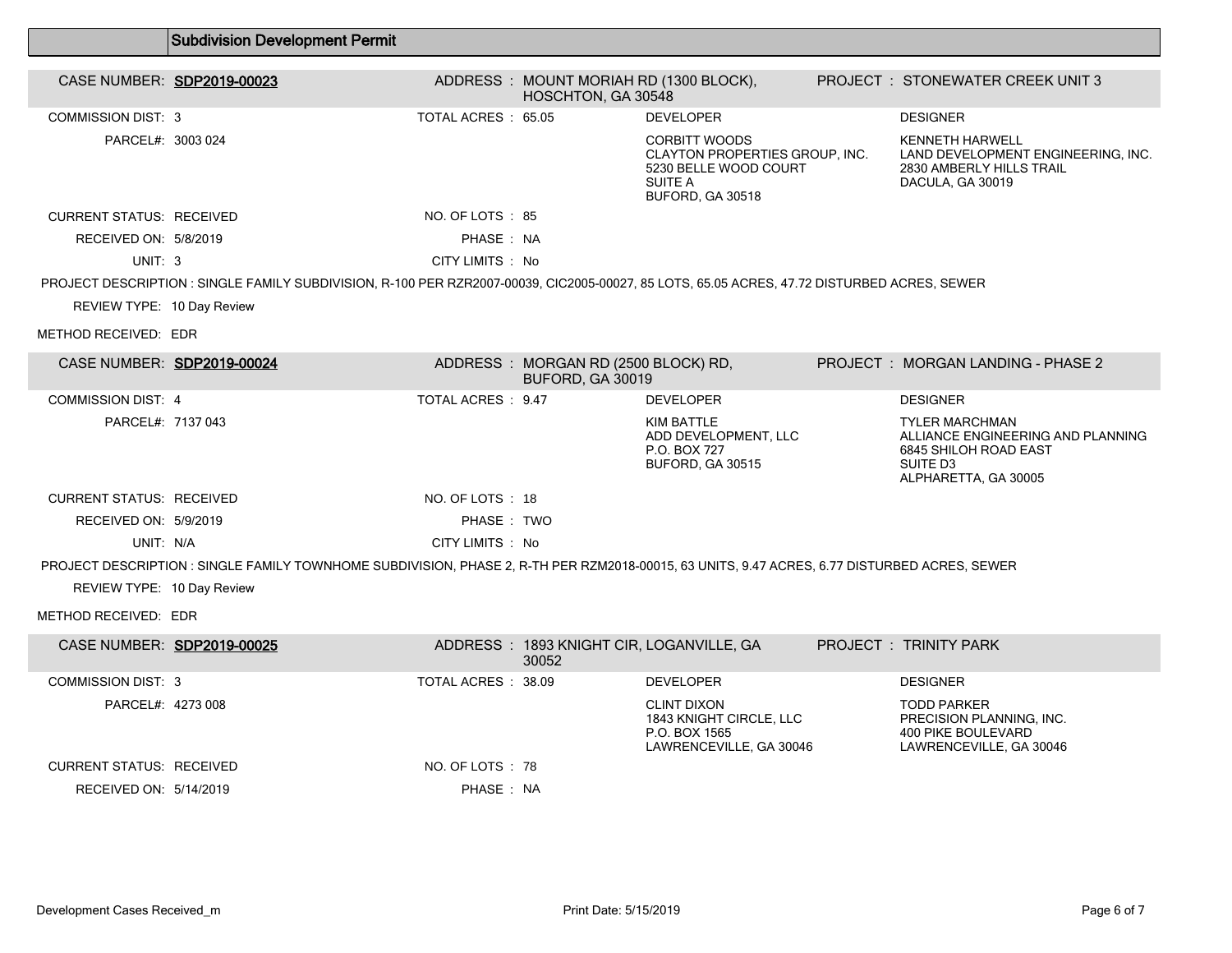|                           | CASE NUMBER: SDP2019-00025                                                                                                       |                  | ADDRESS: 1893 KNIGHT CIR, LOGANVILLE, GA<br>30052 |                         | PROJECT : TRINITY PARK |                     |  |
|---------------------------|----------------------------------------------------------------------------------------------------------------------------------|------------------|---------------------------------------------------|-------------------------|------------------------|---------------------|--|
| UNIT: N/A                 |                                                                                                                                  | CITY LIMITS : No |                                                   |                         |                        |                     |  |
|                           | PROJECT DESCRIPTION : SINGLE FAMILY SUBDIVISION, R-100 MOD PER SUP2014-00008, 78 LOTS, 38.09 ACRES, 34.05 DISTURBED ACRES, SEWER |                  |                                                   |                         |                        |                     |  |
| REVIEW TYPE: 5 Day Review |                                                                                                                                  |                  |                                                   |                         |                        |                     |  |
| METHOD RECEIVED: EDR      |                                                                                                                                  |                  |                                                   |                         |                        |                     |  |
| <b>TOTAL FOR:</b>         | <b>Subdivision Development</b><br>Permit                                                                                         | NO. OF CASES: 3  |                                                   | <b>NO. OF LOTS: 181</b> |                        | TOTAL ACRES: 112.61 |  |
|                           |                                                                                                                                  |                  |                                                   |                         |                        |                     |  |
| <b>GRAND TOTALS</b>       |                                                                                                                                  | NO. OF CASES: 14 |                                                   | <b>NO. OF LOTS: 527</b> |                        | TOTAL ACRES: 279.54 |  |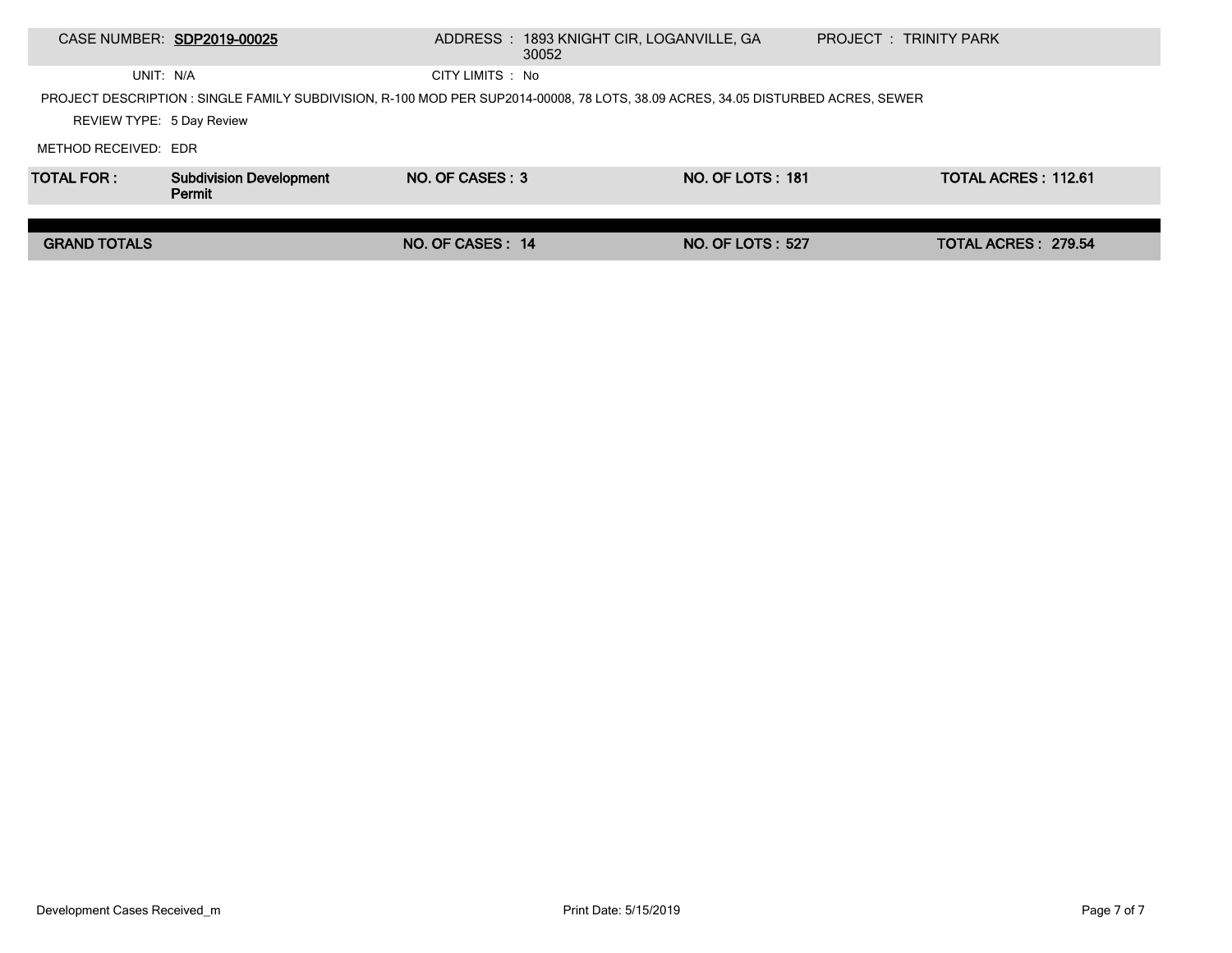

## Gwinnett County Department of Planning & Development

From 5/8/2019 to 5/14/2019

|  | Gwinnett |
|--|----------|
|  |          |

|                                 | <b>Commercial Development Permit</b>                                                                                                                |                    |                                                  |                                                                                                   |                                                                                                            |
|---------------------------------|-----------------------------------------------------------------------------------------------------------------------------------------------------|--------------------|--------------------------------------------------|---------------------------------------------------------------------------------------------------|------------------------------------------------------------------------------------------------------------|
| CASE NUMBER: CDP2019-00111      |                                                                                                                                                     |                    | ADDRESS: 2239 SCENIC DR, SNELLVILLE, GA<br>30078 |                                                                                                   | PROJECT: 2239 SCENIC DRIVE                                                                                 |
| <b>COMMISSION DIST: 3</b>       |                                                                                                                                                     | TOTAL ACRES : 0.59 |                                                  | <b>DEVELOPER</b>                                                                                  | <b>DESIGNER</b>                                                                                            |
| PARCEL#: 6051 018               |                                                                                                                                                     |                    |                                                  | <b>CHARLES AND TRU CLOWER</b><br>8675 SOUTH MOUNT DRIVE<br>ALPHARETTA, GA 30022                   | <b>BOBBY BULLARD</b><br><b>BULLARD LAND PLANNING</b><br>3970 CANNONWOLDE DRIVE<br>SNELLVILLE, GA 30039     |
| <b>CURRENT STATUS: RECEIVED</b> |                                                                                                                                                     | NO. OF LOTS : N/A  |                                                  |                                                                                                   |                                                                                                            |
| RECEIVED ON: 5/8/2019           |                                                                                                                                                     | PHASE : NA         |                                                  |                                                                                                   |                                                                                                            |
| UNIT: N/A                       |                                                                                                                                                     | CITY LIMITS : Yes  |                                                  |                                                                                                   |                                                                                                            |
|                                 | PROJECT DESCRIPTION : CITY OF SNELLVILLE, 2239 SCENIC DRIVE, COMMERCIAL OFFICE, OP, 0.591 ACRES, 0.24 DISTURBED ACRES, 12 NEW PARKING SPACES, SEWER |                    |                                                  |                                                                                                   |                                                                                                            |
| REVIEW TYPE: 10 Day Review      |                                                                                                                                                     |                    |                                                  |                                                                                                   |                                                                                                            |
| METHOD RECEIVED: EDR            |                                                                                                                                                     |                    |                                                  |                                                                                                   |                                                                                                            |
| CASE NUMBER: CDP2019-00114      |                                                                                                                                                     |                    | 30071                                            | ADDRESS: 5735 BUFORD HWY, NORCROSS, GA                                                            | PROJECT : GC LIBRARY (NORCROSS BRANCH<br>OF GWINNETT COUNTY PUBLIC<br>LIBRARY)                             |
| COMMISSION DIST: 2              |                                                                                                                                                     | TOTAL ACRES: 1.60  |                                                  | <b>DEVELOPER</b>                                                                                  | <b>DESIGNER</b>                                                                                            |
| PARCEL#: 6243 035               |                                                                                                                                                     |                    |                                                  | <b>GRAY BOOTH</b><br><b>GWINNETT COUNTY</b><br><b>75 LANGLEY DRIVE</b><br>LAWRENCEVILLE, GA 30046 | <b>KYLE SHARPE</b><br>LECRAW ENGINEERING, INC.<br>3475 CORPORATE WAY<br><b>SUITE A</b><br>DULUTH, GA 30096 |
| <b>CURRENT STATUS: RECEIVED</b> |                                                                                                                                                     | NO. OF LOTS : N/A  |                                                  |                                                                                                   |                                                                                                            |
| RECEIVED ON: 5/9/2019           |                                                                                                                                                     | PHASE: NA          |                                                  |                                                                                                   |                                                                                                            |
| UNIT: N/A                       |                                                                                                                                                     | CITY LIMITS : Yes  |                                                  |                                                                                                   |                                                                                                            |

 PROJECT DESCRIPTION : CITY OF NORCROSS, GC LIBRARY (NORCROSS BRANCH OF GWINNETT COUNTY PUBLIC LIBRARY), C-3, NEW 20,000 SQ FT, 1 STORY, 1.6 ACRES, 2.0 DISTURBED ACRES, 129 NEW PARKING SPACES, SEWER

REVIEW TYPE: 5 Day Review

METHOD RECEIVED: EDR